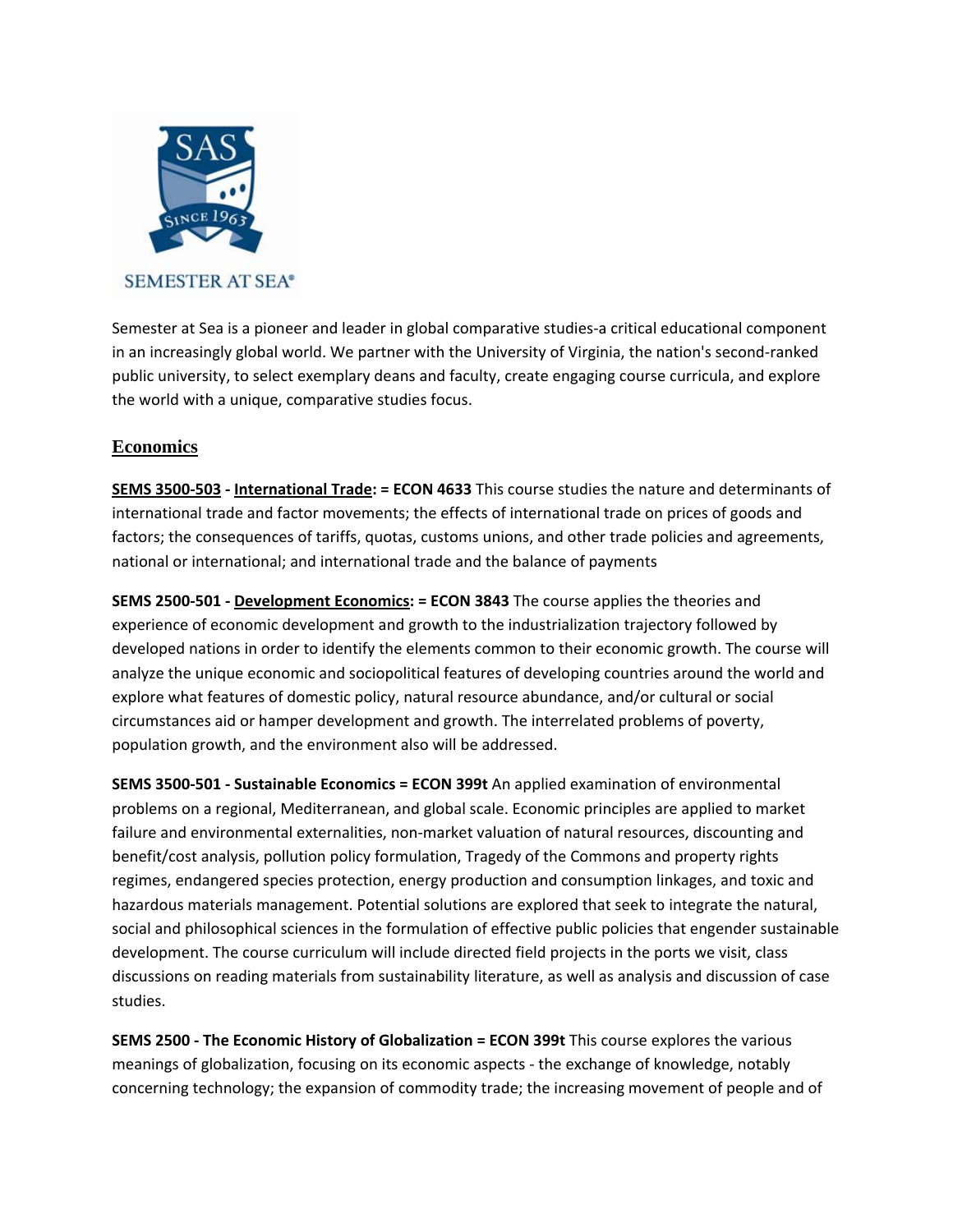capital; but taking a much broader context, including political and cultural interactions and the movement of disease, crops and animals. It relates globalization in turn to population increase and the development of information and commercial networks; to the influence of various stages in economic development, including key structural changes in the movement to agriculture, commerce, industry and services; and to the changing nature of political organization, including the rise and fall of empires and of the nation state and global institutions. The core of the course traces the history of globalization through five phases. It introduces the first wave through the successful human settlement of the world, involving early interactions including trade exchanges. The second wave focuses on 'world systems' and the relative development of international contacts in and between Europe and Asia, notably the trade routes linking Asia and Europe. The third phase follows the discovery of the Americas by Europeans. It considers the role of slaves and silver in the emergence of an integrated world economy and of 'ghost acres' in the development of Europe. The fourth phase of globalization is linked to the pioneer inception of modern economic development and the Industrial Revolution, with analysis of the Atlantic triangular trade, the Pax Britannica and the gold exchange standard, concluding with the great reversals of two world wars and the Great Depression of the 1930s. The final wave comprises recovery after 1945 and the growing integration of global markets. In the light of the recent financial meltdown it considers the degree to which the contemporary world is genuinely global and the need for a political as well as economic globalization to help solve emerging global problems.

**SEMS 2500 ‐ The Economics of Tourism = ECON 399t** This course begins by discussing a major structural change which is occurring in the contemporary developed world, the movement to a service economy: it uses tourism as an illustration of such a service economy, but points out that its significance is universal, even more important to some developing than to developed economies. It analyses the economic aspects of the tourist industry, including its nature as an 'industry' and attempts to measure its size and significance to different economies. It focuses on the wide range of tourism products and of enterprises which provide tourist services. It explores the factors influencing supply and demand, noting the competition among tourist destinations, and seeks to show how it is possible to forecast tourist demand. The tourist industry is placed in a changing world, and in particular in the world of technical changes relevant to this economic activity, such as those in transport and communications. It shows how the impact of tourism might be assessed and what the 'industry' might contribute to economic development in both a developed and a developing economy. The role of strategy and of project evaluation at the enterprise level is analyzed, but the roles of both private players and of government are relevant. Attention is given to the significance of social benefits and costs as well as private. The impact of tourism on the environment is considered in this context. The implications for the tourist industry of government actions in response to global warming are considered. This course will deliberately apply economic concepts to tourism. It is intended as an introduction to basic microeconomic and macroeconomic concepts illustrated in an interesting empirical context. It will encourage students to adopt a case study approach, particularly taking advantage of the trips organized by semester at sea and undertaken by the students, and considering significant obvious developments such as the massive growth of commercial cruising and waterfront tourist developments, such as that in Cape Town.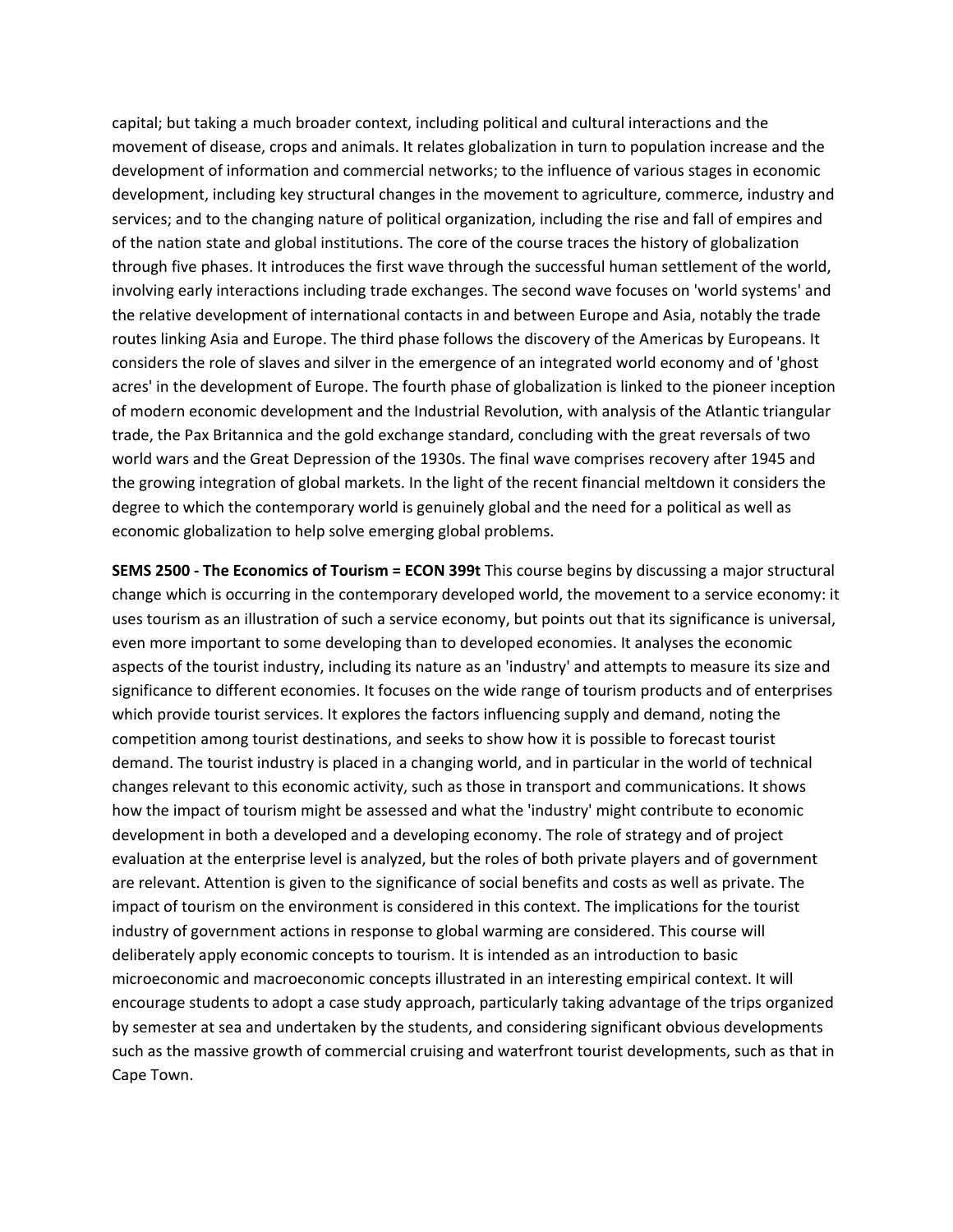**SEMS 3500 ‐ Understanding Economic Development = ECON 399t** This course focuses on one of the most significant recent events in the world economy - the inception of modern economic development. It starts by defining what is meant by modern economic development, with its self-sustaining element of continuing innovation, but its increasing stress on ecological systems. It analyzes the determinants of that economic development, whether proximate, that is inputs and technology as represented in the economist's production function, or ultimate, the longer-term elements dealt with by economic historians, such as resources - seen in the context of the geography of the Eurasian land mass, Africa and the Americas; risk environments; culture or attitudes; the accumulation of human or social capital; and institutions. It considers growth episodes which occurred in the pre-modern period and emphasizes the poverty traps which prevented those episodes initiating modern economic development, notably the Malthusian trap, which reflects a continuing negative interaction between population, resources and the natural environment. The core emphasis is on the analytic narrative as an explanatory tool, combining economic theory and historical narrative, adopting a deliberately comparative approach. It considers the pioneer success of Europe, introducing the Industrial Revolution in Britain and the economic rise of the USA, in the context of the nature of a capitalist market system. It analyses the failure of an alternative, the Soviet economic model, which significantly influenced the pattern of economic development policy in Asia and Latin America, notably Cuba. It considers the slow development of the 'Latin economies', the lack of economic development in Africa and the 'coming full circle' ‐ the temporary success of Europe between two periods of Asian economic dominance. Particular attention is paid to the late starter Japan and to five emerging economies (BRICS) ‐ Brazil, Russia, China, India, and South Africa. It explores the implications of the economic rise of Asia and shows how the Asian capitalist market model differs from the European.

## **Finance:**

**COMM 4741 ‐ Global Finance: = FINN 3703** This course is designed to give students a greater appreciation of global business from a financial perspective. The fundamentals of international finance will be studied within the broader context of economic globalization. Students will examine foreign exchange and currency markets, understanding the techniques that are used to facilitate multi‐currency business. Another topic of consideration is how companies think about and manage the resulting financial and operational risks. World financial markets and institutions will be studied, and examined as to how companies invest and finance on a global basis. Finally, the financial management of the multinational firm will be reviewed, with a focus on opportunities, risks, and future challenges.

#### **Management:**

**COMM 1800 ‐ Making Business Work: = MGMT 299t** This course introduces international business principles and practices and incorporates this material with the ports of call during the term. Typically, international business is taught as a follow‐up course after each functional topic; however, this order will be reversed so that an understanding of geographical differences in business practices becomes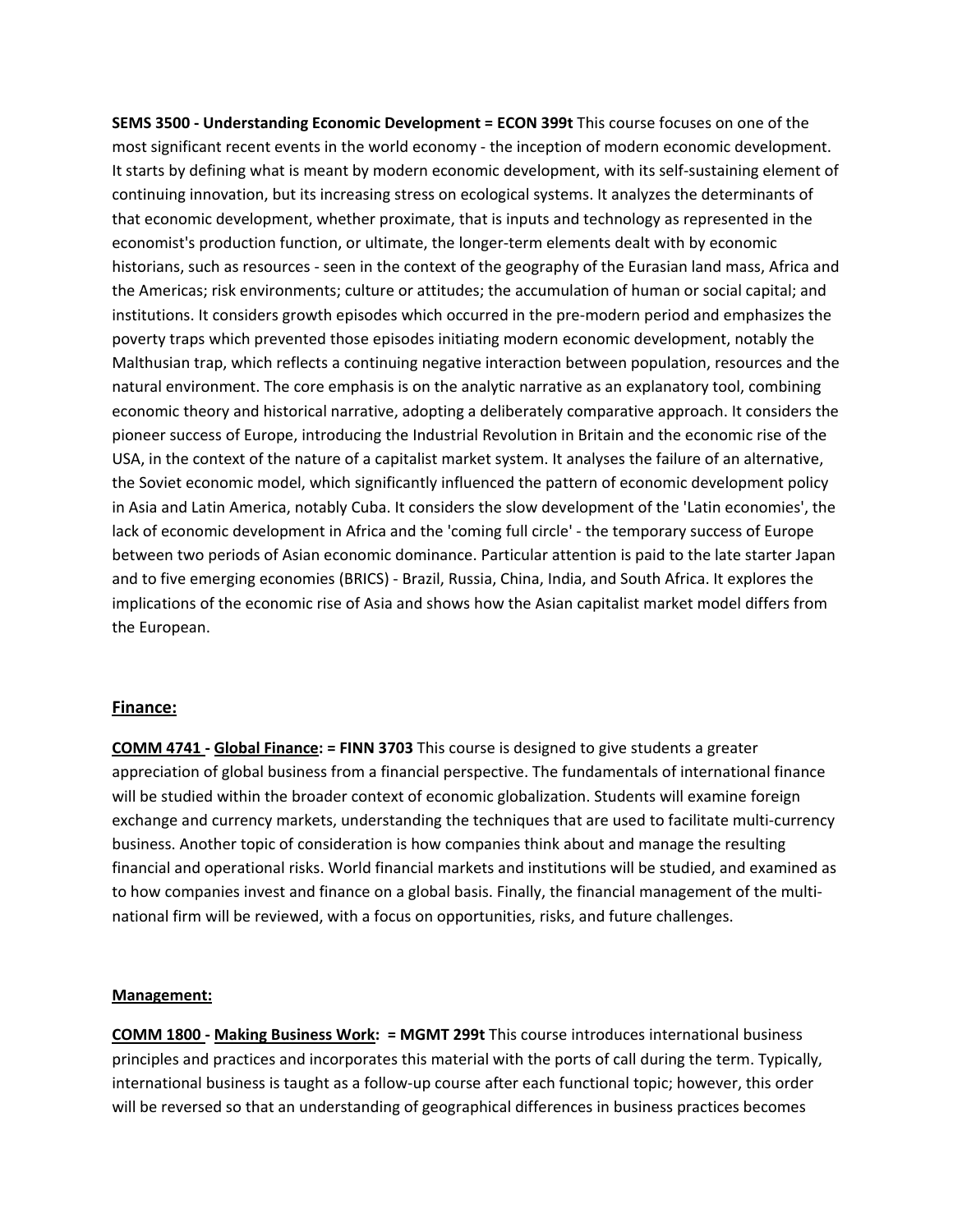evident earlier in the learning process. This will help students better understand and appreciate business themes during port visits.

**COMM 3050 ‐ Entry Strategies in Emerging Markets: = MGMT 399t** This course examines global corporate entrepreneurship and the processes through which established companies identify, launch, and manage the entry of existing products into geographic markets in which the companies do not currently compete. Through a major integrative project, students apply competencies gained through their core studies to the development of entry strategies in emerging markets. Students address the marketing, financial, cultural, technological, communication, regulatory, and legal challenges faced by managers developing business plans in this context.

**COMM 3845 SEMS 2500‐ Foundations of International Business: = MGMT 399t** Students in this course will be introduced to the practice and principles of international business (IB) and learn to understand the mechanisms of the global business environment. As we make stops in various communities throughout our voyage, students will have the opportunity to examine in context how cultural, economic, political and other factors influence global business practices and relationships. The objective of this course is to provide participants with the information they need to engage competitively in the international business arena.

**SEMS 2500‐503 ‐ Introduction to International Business = MGMT 4583** This course will introduce you to the practice of international business (IB) and build your knowledge of the global business environment. We will examine economic, cultural, political, technological, competitive, and other factors affecting worldwide business so that you understand the impact of local and global market conditions on business. You will learn how to analyze demand for products and services in specific country-markets and regional market blocs, and how to design a business plan for competing successfully. This course also develops your skills in public speaking, teamwork, and time and task management. Special features of the course are the focus on ethical challenges, sustainable development, and risks of global business at a time of political upheaval and economic uncertainties. Course methods include class discussions based on the textbook and additional materials, case study analysis, team research assignments, reports and presentations, and site visits. Field assignments will focus on countries to be visited on the voyage.

**COMM 4690‐501 ‐ Global Management: = MGMT 4583** Explores the strong influence of culture on business practices and cultivates skills for developing and implementing strategies in multicultural environments. Topics include culture and its implications, interpersonal effectiveness, organizational systems, political and economic environments, and corporate social responsibility.

**SEMS 3500‐502 ‐ Entrepreneurship and Global Development: Microfinance = MGMT 399t** This course provides a unique opportunity to develop cross cultural competency through travel, education, and service in the developing world. It offers the chance to study the impact of social businesses and microfinance upon global development ‐both from a theoretical and practical point of view. Ever since Grameen Bank founder, Professor Muhammad Yunus, won the Nobel Peace Prize in 2006, awareness of and interest in the microfinance business model has risen dramatically. This course is designed to explore and analyze the key issues associated with microfinance and global development. In the process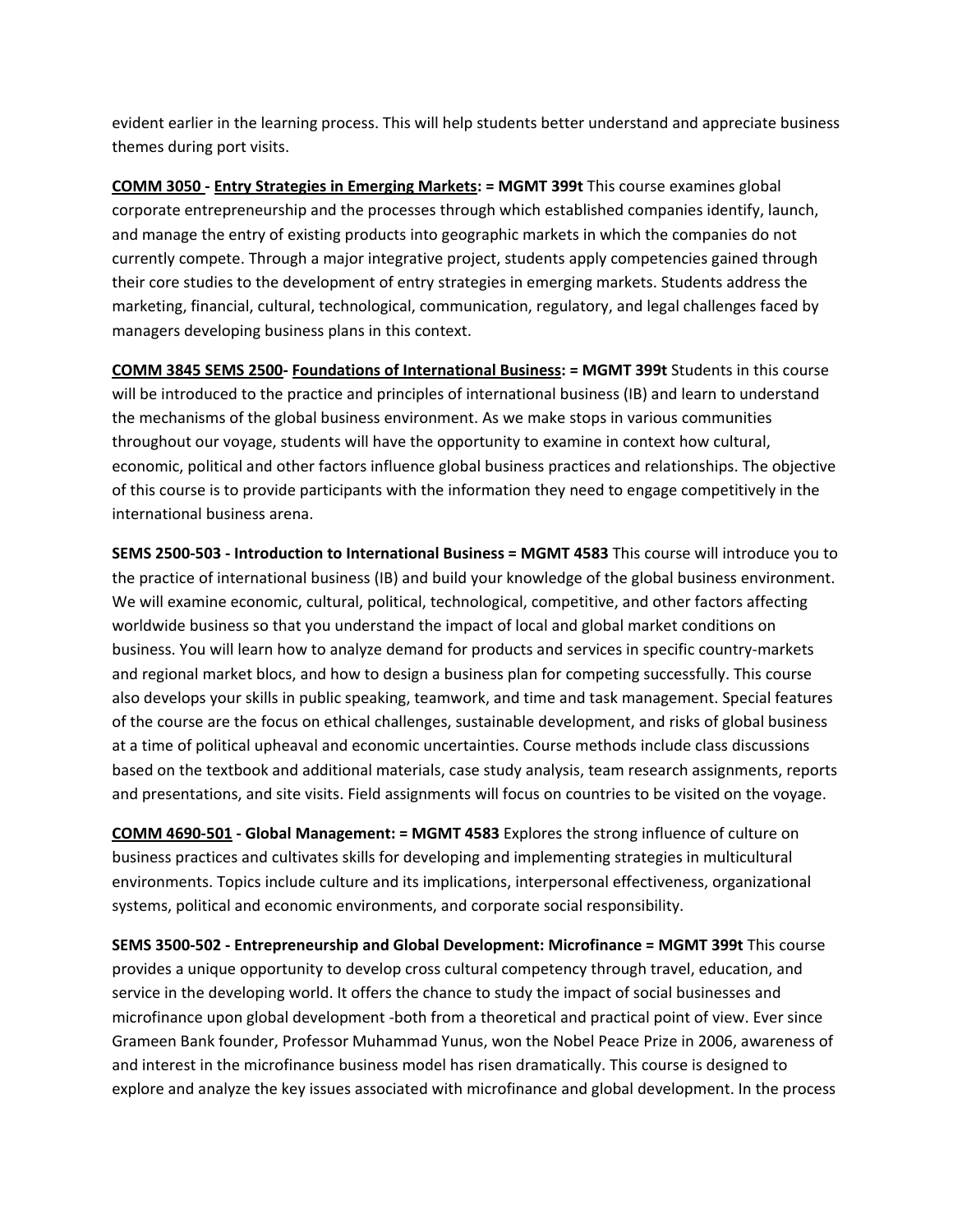we will address such questions as: What is microfinance? What is a social business? What role has microfinance and social entrepreneurship played in global development? What are the limitations of microfinance and social business as a path for alleviating poverty? What are the ethical dimensions involved with globalization and can social entrepreneurs help to spread the benefits of globalization to the poor? Students will have a chance to explore these questions through course readings, class discussions, group projects, and on‐site visits with social entrepreneurs.

**COMM ‐ Global Comparative Leadership = MGMT 399t** This research‐focused course provides an opportunity for small teams of students to participate in collection, analysis, and interpretation of leadership data. Building on the theme of global comparative education, students will conduct an analysis of leadership in at least five countries visited on the voyage. The research methodology will be based on the Global Leadership and Organizational Behavior Effectiveness (GLOBE) research project, which is one of the most comprehensive projects in the domain of management. The first phase of the course will review leadership/organizational behavior theory and research methodology. During phase two students will collect data for a leadership media analysis. Finally, during phase three, teams will analysis the data and report their finding. Selected student papers will be further developed for journal submission.

**COMM ‐ Strategic Management = MGMT 499t** Strategic Management is an upper level business course, typically offered as the Capstone course in undergraduate business programs. This course is an integrative course that takes the manager's perspective for analyzing a company's internal and external situation and for developing courses of action to improve its performance. The objective of this course is to develop the capacity to think strategically about a company, its business position, and how it can gain sustainable competitive advantages, with an emphasis on entrepreneurship. This course is designed to expose undergraduate business administration majors to the issues that influence the competitive behavior and performance of the firm. In this course students will build skills in conducting strategic analysis in a variety of industry and competitive situations. The course will involve analyzing and crafting business strategies through case studies and class discussion. By the end of this course, students will be able to apply a manager's strategic perspective to the resolution of major business problems, with the goal of improving organizational performance. This course relies heavily on the case method, used by top business schools. This method facilitates a student's broad exposure to the multi‐dimensional issues involved in the strategic management of different kinds of firms and the problems they face. In order for this method to be most effective and provide the greatest learning experience, active student participation is expected.

**COMM ‐ Negotiation = MGMT 399t** This course focuses on negotiation in the global business setting. The course is designed to be relevant to the broad spectrum of negotiation problems that are faced by managers. A basic premise of the course is that businesspeople, and especially business leaders, negotiate globally. The higher you rise, the more success depends not just on the technical expertise to find optimal solutions, but also on the social capabilities to get these solutions accepted and implemented in the global business environment. The course will allow participants the opportunity to develop these skills experientially and to understand negotiation in useful analytic frameworks. Considerable emphasis will be placed on simulations, role plays, and cases. Negotiation is the science of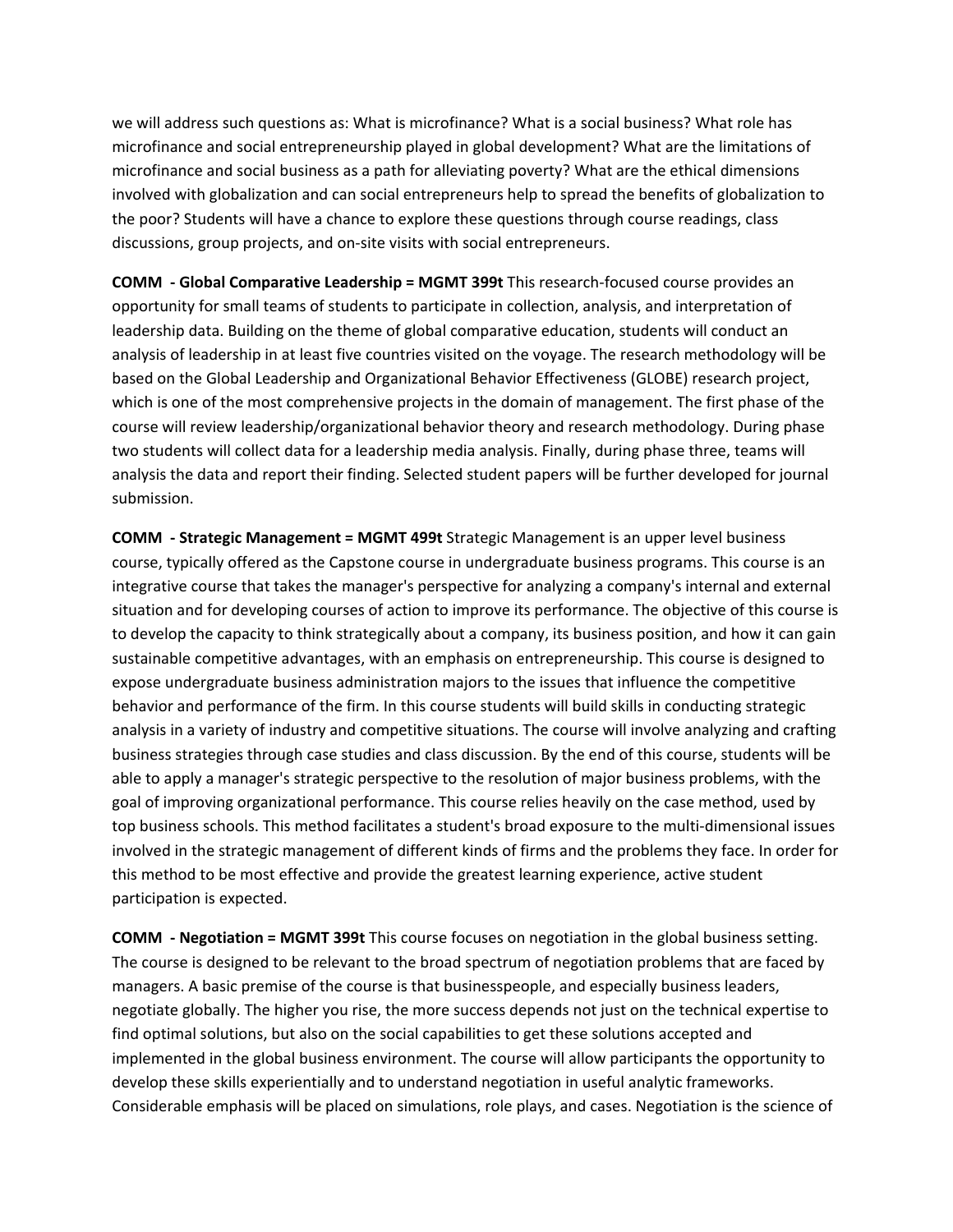securing agreements between two or more interdependent parties. The central issues of this course deal with understanding the behavior of individuals, groups, and organizations in the context of competitive situations. Negotiating across cultures adds significant complexity to the process of negotiation. Not every culture negotiates from the same strategic perspective. The course will investigate issues that can be particularly troublesome in the global setting, including currency, venue for dispute resolution, ethics that are unique to the international arena; parties at the cross-cultural negotiation table; and how culture affects negotiators' interests and priorities and strategies.

**COMM ‐ Women and Leadership = MGMT 399t** What are the facts about the current state of women as leaders? What special challenges face women as they transition from students to managers to leaders? What do the latest research findings offer to women who are seeking C‐level positions and the organizations that want to benefit from more women leaders? In this course, we will take a multi‐ pronged approach to learning about women and leadership to better prepare students of both genders to lead in organizations that are now comprised of an increasing number of women. To do this we will analyze case studies of women leaders pulled from a range of industries. We will review the current state of empirical evidence about the status of women as leaders, investigate the barriers that have made it more difficult for women to reach the top of the business world, and consider ways in which individuals and organizations can overcome them. Finally, there will be time to engage in deep reflection about what students expect from their careers, as well as a chance to consider the pathways they must take to become effective and inclusive leaders in increasingly diverse organizations.

## **Marketing:**

**COMM 3330 ‐ Marketing Research Techniques: = MKTG 3633** The basic objective of this course is to develop a general understanding of research methodology as a prerequisite to the intelligent use of research results in marketing management. Thus, the course is designed to provide an introductory background that enables the student to evaluate the potential value of proposed research and to assess the relevance, reliability, and validity of existing research. This research‐evaluation ability requires knowledge of the language and techniques of marketing research, including research designs, data collection instruments, sample designs, and varieties of data analysis, including quantitative data analyses (e.g., chi‐square contingency tables, testing of mean‐level differences, and correlational analyses) and qualitative analyses (e.g., projective techniques, focus groups, in‐depth interviews)

**COMM 4310‐501 SEMS 2500 501 – International Marketing or Global Marketing: = MKTG 4633** This higher‐level course in Marketing takes an environmental systems approach, examining socio‐cultural, economic, political, legal, technological and business‐world aspects of global markets. This serves as a basis for in‐depth analysis of market segmentation, modes of market entry, and competitive marketing strategy development. Market opportunities in developed and emerging markets are assessed for various sizes and types of companies. Special attention is given to opportunities in "bottom of the pyramid" (BOP) markets. A global perspective is taken throughout the course, with specific attention to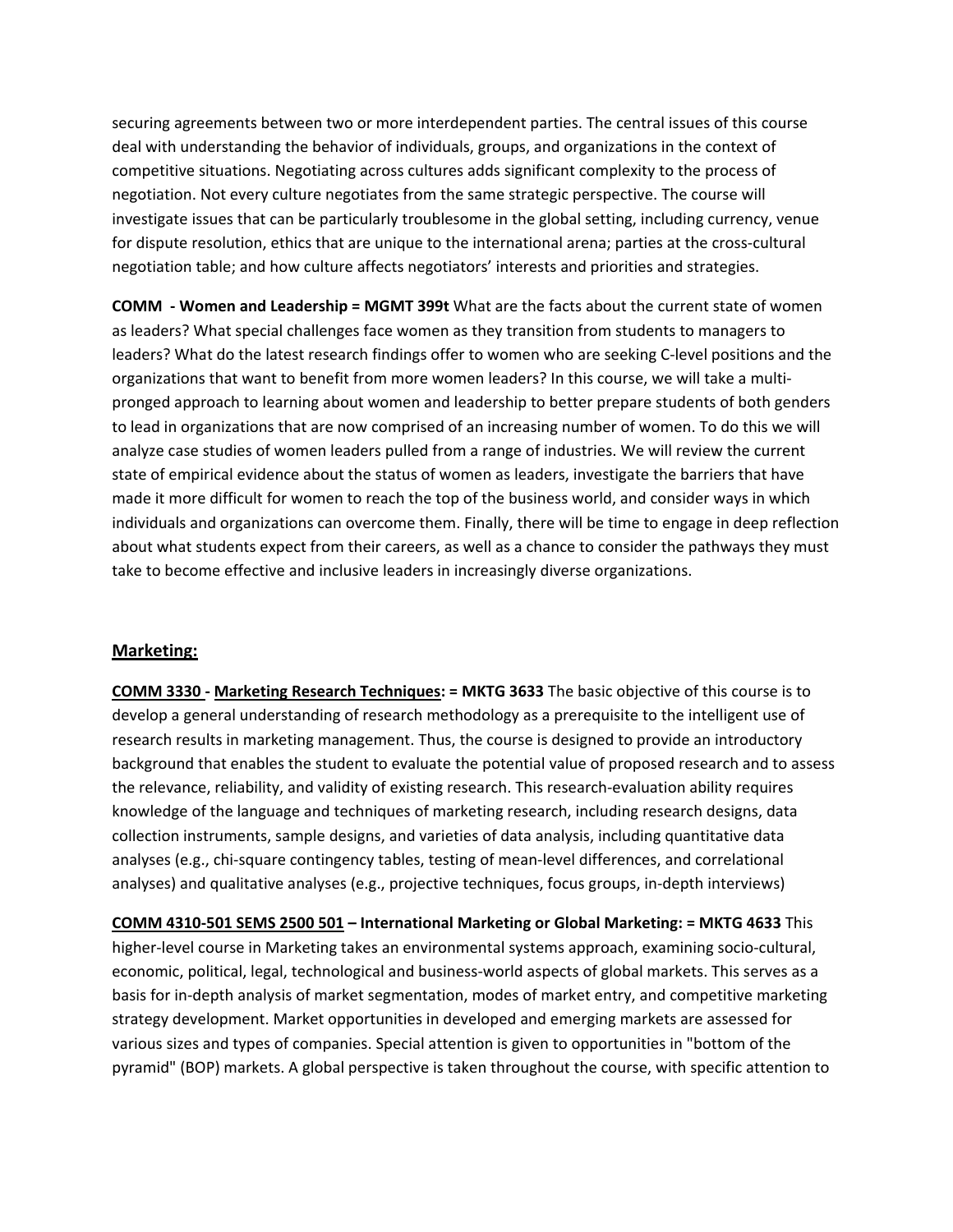issues relating to ethics in business, corporate social responsibility, and issues of sustainable development in a world threatened by climate change and energy shortages .

**SEMS 3500‐101 ‐ International Management and Globalization = MKTG 399t** This is a course in international management which looks at the topic through the lens of globalization and its impact. Practicing effective business leadership in our contemporary context of increasing global interdependence demands not only new information and skills, but also a heightened consciousness of the influence of globalization upon our world. The phenomenon known as globalization dramatically impacts world markets; sculpts the political landscape; and enables widespread exportation of culture, language and social conventions. Indeed, it is fair to say that globalization is challenging our definition of society, how businesses operate, and even, how humanity understands itself. This course explores the strong influence of culture on business practices and cultivates skills for developing and implementing strategies in multicultural environments. Topics include culture and its implications, interpersonal effectiveness, organizational systems, political and economic environments, and corporate social responsibility. In order to exercise effective and ethical business leadership in our dynamic world, cultivating cross cultural competencies is an essential component for responsible global citizenship. Therefore, we will pay close attention to the experience of international management in the countries and regions we will be visiting en route. Students will encounter oppositional viewpoints and articulate their own position with respect to effective cross cultural management strategies. Ultimately, students will be challenged to expand their understanding and practice of business leadership as they engage in a more intense dialogue with our ever‐changing world.

**COMM ‐ Services Marketing = MKTG 399t** Few services trends are as significant as the globalization of the services economy. Global expansion has required service organizations to familiarize themselves with the many cultural differences that might affect their global operations. Factors such as the major religions in a country, the political parties who exert influence or control in the country as well as the amount and types of resources that are available influence the type of and level of development of the service economy in a country. This course gives students a theoretical and practical understanding of services marketing and e-marketing by commercial, as well as non-profit organizations. It presents concepts and frameworks necessary for understanding the nature of service organizations' marketing activities and how those activities differ from one country to another. Emphasis is placed on developing an understanding of the decisions marketing managers have to make, the tools available to assist them in making those decisions, and how these tools can be applied to the solution of marketing problems faced by service organizations. Field Lab: Using an instructor developed guide in Shanghai, we will examine ways in which service organizations differentiate themselves from their competitors through their personnel, managing customers, and their service environment. We will then compare and contrast observations in Shanghai to similar service organizations with which you are familiar in the United States.